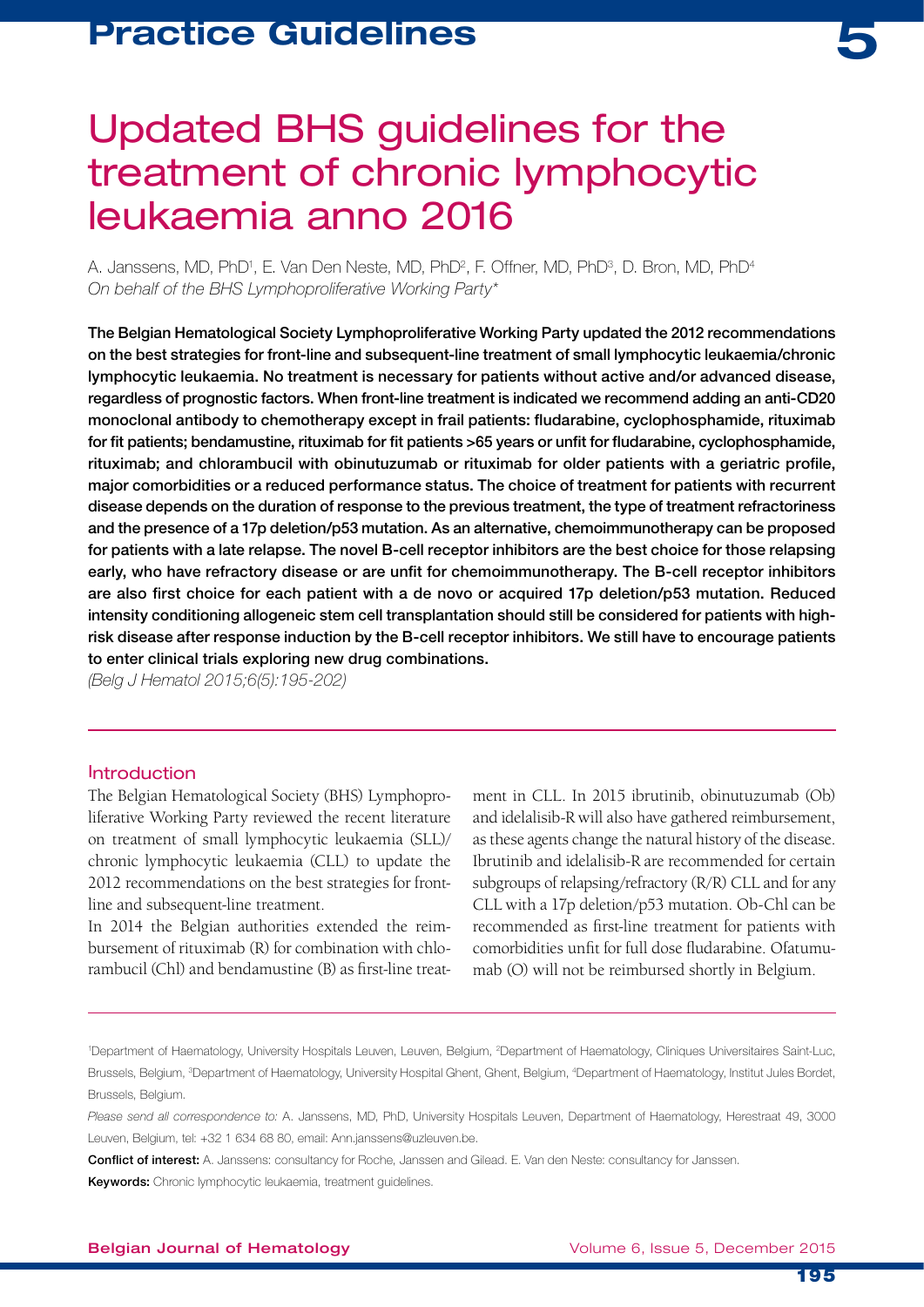### Diagnosis and risk stratification

Criteria to diagnose and stage SLL/CLL have not been changed. The only prognostic factor that predicts treatment resistance and has to be known before the start of treatment, is the presence or absence of a 17p deletion and/or a  $p53$  mutation.<sup>1</sup>

### **Treatment**

Criteria for initiating first-line or subsequent-line treatment still follow the 2008 guidelines of the International Workshop on Chronic Lymphocytic Leukaemia (IW-CLL), meaning that treatment should be reserved for patients with advanced (Stage Rai 3-4 or Binet C) and/ or active disease.<sup>1</sup>

Before initiating treatment, consideration must be given to: patient related factors (age, performance status (PS), comorbidities, renal and bone marrow function, and patient wishes), disease related factors (17p deletion and/or p53 mutation) and treatment related factors (degree and duration of response, contraindications to and side-effects from particular treatment modalities).

### *Frontline treatment of advanced and/or active disease in "Fit" patients*

Fludarabine, cyclophosphamide, rituximab (FCR) chemoimmunotherapy (CIT) with fludarabine (F)  $(25 \text{ mg/m}^2)$ d1-3), cyclophosphamide (C) (250 mg/m<sup>2</sup> d1-3), rituximab (R) (cycle  $1\,375\,\mathrm{mg/m^2}$ , from cycle  $2\,500\,\mathrm{mg/m^2}$ ) (q4wks, up to six cycles) remains the standard first-line therapy in patients who are fit, have no major comorbidities (cumulative illness rating scale (CIRS) <6) and have a normal renal function (creatinine clearance (CrCl) ≥70 ml/min).2 This CIT (GCLLSG CLL 8: FCR versus FC) achieves the best possible response (overall response (OR) 95,1 versus 88,4%, complete response (CR) 44,1 versus 21,8%) with prolonging median progression free survival (mPFS) (51,8 versus 32 months (mo)) and three year and six year overall survival (OS) (87 versus 83% and 69.4 versus 62.3%). Especially patients with an 11q deletion and unmutated IGVH fare better when treated with FCR.<sup>3</sup> Approximately one third of patients treated with FCR has not progressed after a median follow-up time of +/- fourteen years and may be cured of their CLL.<sup>4</sup> Most of these patients seemed to have mutated IGV $_{\textrm{\tiny{H}}}$ .<sup>5</sup>

As FCR has some toxicities (prolonged cytopaenia, infections, treatment related myeloid neoplasms, etc.), a search for less toxic alternatives has been started (GCLLSG CLL 10: FCR versus BR, CALGB 10404: FCR versus FR). Results from the GCLLSG CLL 10 are already available in abstract form. BR (bendamustine (B) (90 mg/m<sup>2</sup>, d 1-2) and rituximab (R) (cycle 1 375 mg/m<sup>2</sup>, from cycle  $2\,500\,\mathrm{mg/m^2}$  (q4wks, up to six cycles)) versus FCR showed the same OR (95.7 versus 95.4%), but with a lower CR (30.8 versus 39.7%) and a lower minimal residual disease (MRD) negativity in bone marrow at final staging (11.1 versus 26.6%). The mPFS was superior for FCR (55.2 versus 41.7 mo) but without three year OS (90.6 versus 92.2%) benefit at the time of publication. The difference in mPFS was however not maintained in patients >65y. FCR treated patients experienced significantly more grade 3 adverse events (AEs) compared to patients treated with BR. Patients >65y treated with FCR had an infection rate that was double compared to that of patients ≤65y.6 This means that for patients >65y BR is an alternative treatment to FCR with similar outcomes but lower toxicities even in fit patients without major comorbidities or impaired renal function.

### *Frontline treatment of advanced and/or active disease in "Unfit" patients*

Till recently, elderly patients with a geriatric profile, significant comorbidities or a reduced PS, were treated with chlorambucil (Chl) as this treatment option - due to its oral availability and low incidence of AEs - was still considered adequate to control disease symptoms. Although multiple randomised controlled trials (RCTs) comparing Chl versus F, B or alemtuzumab (A) showed a lower OR and a lower PFS for Chl, no loss of survival was observed.<sup>7-10</sup>

As adding anti-CD20 monoclonal antibodies to chemotherapy has improved OS of fit CLL patients who need treatment, several anti-CD20 monoclonal antibodies were combined with Chl in phase III trials to treat elderly patients inappropriate for an F-based treatment. Obinutuzumab (Ob), a glycoengineered fully humanised type 2 anti-CD20 monoclonal antibody targets an epitope distinct from that targeted by R. Type 2 antibodies induce increased cell death due to enhancement of direct cell death and antibody dependent cellular cytotoxicity. The GCLLSG CLL 11 enrolled treatment naive patients (median age 73y) in need of therapy and with a significant comorbidity burden (median CIRS 8). The trial compared Ob-Chl versus R-Chl versus Chl (Ob: cycle 1 d1-8-15 1000 mg, from cycle 2 d1 1000 mg,  $q4wks$ , up to six cycles; R: cycle 1 375 mg/m<sup>2</sup>, from cycle 2 500 mg/m<sup>2</sup>, q4wks, up to six cycles; Chl: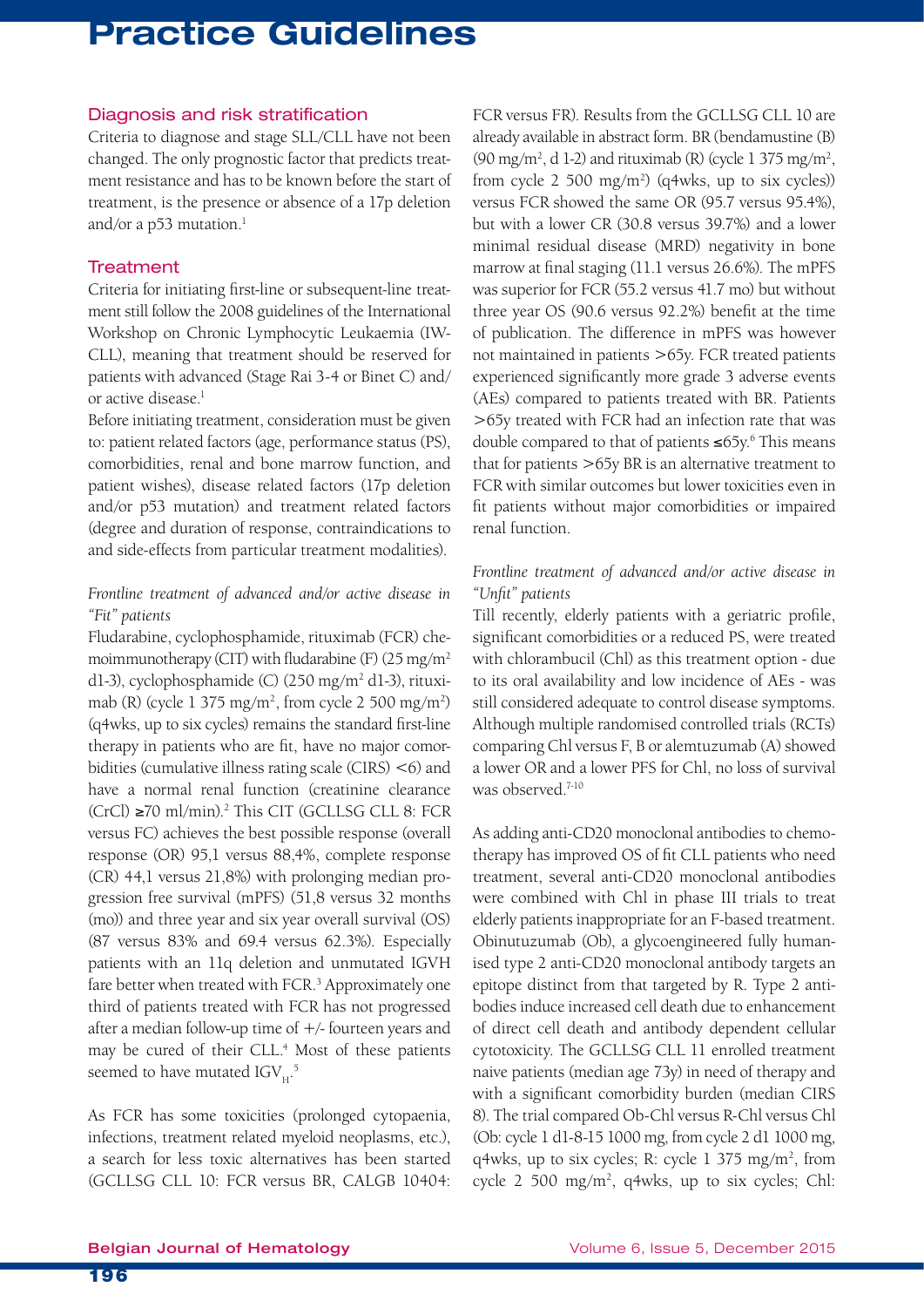0.5 mg/kg oral d1 and d15, q4wks, up to six cycles). The study confirmed higher response rates for the combination arms (OR 77.3 versus 65.7 versus 31.4%, CR 22.2 versus 8.3 versus 0% and MRD negativity in bone marrow 20 versus 3 versus 0%) and a prolongation of mPFS (29.2 versus 15.4 versus 11.1 mo). OS of patients treated with Ob-Chl and R-Chl was significantly improved compared to patients treated with Chl monotherapy. Time to next treatment (TTNT) was longer for patients treated with Ob-Chl than with R-Chl (42.7 versus 32.7 mo). The combination arms induced more neutropenia although without an increase in infection rate. Ob also induces more infusion related reactions (IRRs), especially with the first infusions on day one and two (grade 3-4: 20%, no severe reactions during the subsequent infusions).<sup>11,12</sup> Ofatumumab (O), a human type I anti-CD20 monoclonal antibody, binds a distinct epitope on the CD20 molecule, induces more effective complement-dependent cytotoxicity even in CLL cells with low CD20 expression and shows a slower off-rate compared to R. The Complement 1 trial (O-Chl versus Chl) (O: cycle 1 d1 300 mg, d8 1000 mg, from cycle 2 1000 mg); Chl 10 mg/m² oral d1-7 (q4wks, up to best response with a maximum of twelve cycles) showed a higher response rate (OR 82 versus 69%, CR 14 versus 1%), a longer mPFS (22.4 versus 13.1 mo) and a longer TTNT (39.8 versus 24.7 mo) although without 3y OS benefit (85.1 versus 83.2%) for O-Chl at the time of publication. The combination arm induced more neutropenia but did not result in a higher rate of infection. O induces grade 3-4 IRRs in 10% of patients, predominantly in cycles one and two.<sup>13</sup> Bendamustine (B) (100 mg/m2 , d1-2, q4wks, up to six cycles) compared to Chl offers a higher response rate (67 versus 30%), a longer mPFS (21.2 versus 8.8 mo) and a longer mTTNT (31,7 versus 10,1 mo) with manageable toxicity and without compromising quality of life, even in the elderly.<sup>8-9</sup> BR (B 90 mg/m2 , d1-2, R cycle 1 375 mg/m2 , from cycle 2 500 mg/m2 , q4wks, up to six cycles) increases OR and mPFS (88%, 34 mo) compared to B monotherapy in the previously mentioned trial.<sup>14</sup> Both trials are however not really representative for old and unfit CLL patients as the median age varies between 63 and 66.5y and the number and/or severity of comorbidities were not reported. BR has been approved and reimbursed in Belgium for frontline treatment of patients with advanced CLL, not fit for FCR. We defined unfit for FCR in our previous guidelines as follows: renal function <70 ml/ min, CIRS >6, active or a history of haemolytic anaemia or having a high infectious risk.

#### *Second or subsequent-line treatment*

Second or subsequent-line treatment should depend again on patient and disease related factors. Important treatment related factors to consider are type of prior treatment, encountered side effects and the duration of response to that treatment.

We proposed in our previous guidelines a different treatment approach according to duration of response, as duration of response  $\leq$  or  $>$ 24 mo after the previous CIT changed outcome significantly.14 Several pro- and retrospective analyses have confirmed that PFS after first-line FCR predicts OS.<sup>4,15,16</sup> Patients experiencing response duration of >36 mo after first-line FCR seem to survive approximately five years. These patients are considered treatment sensitive. Therefore first-line treatment can be repeated or an alternative CIT can be initiated. A lot of colleagues are reluctant to expose patients again to FCR due to accumulating risk of toxicities. BR (B  $70 \text{ mg/m}^2$  d1-2, R cycle 1  $375 \text{ mg/m}^2$ , from cycle 2 500 mg/m², q4wks, up to six cycles) seems the most popular CIT after first-line FCR treatment. In a phase II trial, BR was effective (OR 59%, CR 9%, mPFS 15,2 mo, mOS 33,9 mo) and safe in R/R CLL. OR and PFS was equal for patients younger or older than 70y.<sup>17</sup> These phase II results are in the meantime confirmed in the phase III Helios RCT (BR versus BR-ibrutinib). Two hundred and eighty-nine R/R CLL patients after at least one previous treatment were randomised to BR in the control arm and experienced an OR and CR of 69 and 7%, with a mPFS of 13.3 mo.<sup>18</sup>

However, patients relapsing in the first 12, 24 or 36 mo after FCR have a median OS of approximately one, two or three years despite salvage strategies.<sup>4,15</sup> This means that this subgroup of patients has an outcome comparable to patients with a 17p deletion/p53 mutation or refractory to F or F and A. For this group of patients, we recommended in our previous guidelines after induction with A, O or an alternative CIT the consideration of an allogeneic stem cell transplantation (SCT).19

Data from treatment with the B-cell receptor inhibitors (BCRi) in this subgroup with a high unmet medical need have become mature and recommendations on how to incorporate these novel agents in the treatment algorithm of R/R CLL can be made. Ibrutinib is an oral, selective and irreversible inhibitor of the Bruton's tyrosine kinase (BTK) that signals BCR activation. After 3y follow-up of R/R CLL (n=101) patients receiving ibrutinib (420 mg, qod, oral, continuously) as monotherapy (PCYC-1102, PCYC-1103 trials), OR and CR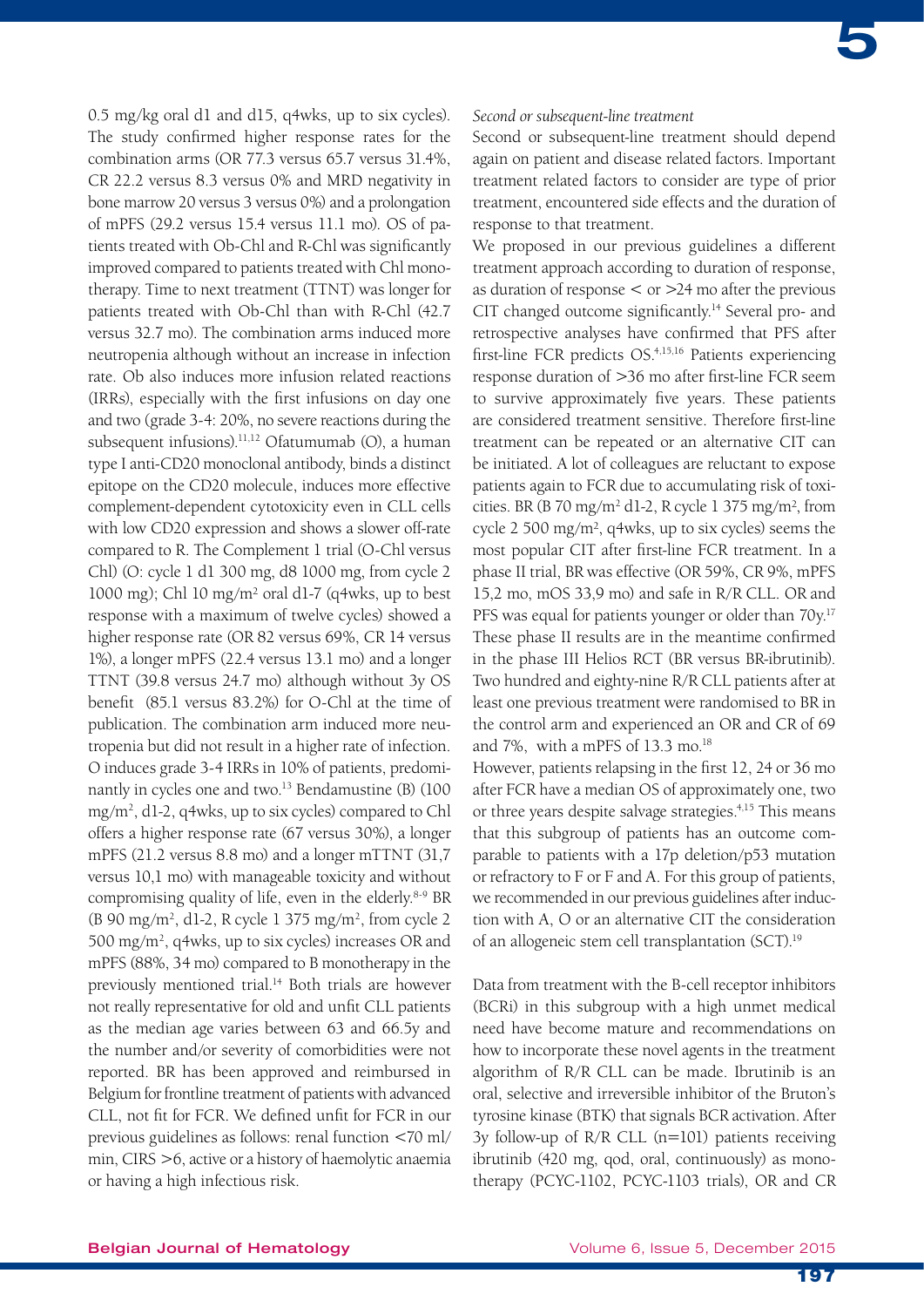

Figure 1. Algorithm for Frontline treatment of CLL.

*Unfit for FCR: renal function impairment, comorbidities, frequent infections, history of or active haemolysis. FCR: fludarabine, cyclophosphamide, rituximab; BR: bendamustine, rituximab; Chl: chlorambucil, Ob: obinutuzumab; idela: idelalisib.*

was 90 and 7% with an estimated PFS and OS at 30 mo of 69 and 79% (median age 64y, median prior therapies four, CrCl  $\leq 60$  81%).<sup>20</sup> The phase III Resonate trial randomising R/R CLL patients, inappropriate for purine analogues (relapsing <24 mo after previous treatment, 17p deletion, >70y, comorbidities) between ibrutinib or O, showed that ibrutinib was more efficacious than O (investigator versus independent review committee (IRC) assessment OR 83 versus 63% and CR 23 versus 4%, mPFS not reached versus 8.1 mo and a 1y OS of 90 and 81%).<sup>21</sup> Responses were independent of mutational status and the presence of unfavourable genetic aberrations (FISH, complex karyotype or novel gene mutations).22 The efficacy of ibrutinib-R has also been tested. Longer follow-up is needed to see if the combination with R improves PFS and/or OS, besides blunting and shortening lymphocytosis.23 The phase III Helios trial randomised R/R CLL between BR and BR-ibrutinib. The study has been unblinded on the following results: IRC assessed OR and CR of 67.8 versus 82.7% and 2.8 versus 10.4% with a mPFS of 13.3 mo versus not reached. OS was not different at the time of publication with 90 patients crossed over to ibrutinib at progression. Longer follow-up is needed to see if duration of response is longer than for ibrutinib alone.<sup>18</sup> Idelalisib is an oral, selective phosphatidylinositol-3-kinase delta (PI3Kδ) inhibitor that also signals BCR activation. Idelalisib-R versus R monotherapy (phase III, primary study 116 and cross over in extension study 117) (idelalisib 150 mg bid, oral, continuously; R: dose 1 375 mg/  $m<sup>2</sup>$ , from dose 2 500 mg/m<sup>2</sup> q2wks, 4x, q4wks, 4x) was tested in R/R CLL patients (after one CIT or two cytotoxic treatments) with a decreased renal function, therapy-related myelosuppression or major coexisting illnesses (CIRS ≥6). The combination arm improved OR (81 versus 13%), mPFS (not reached versus. 5.5 mo) and also 1y OS (92 versus 80%). All prognostic subgroups benefit from the combination of idelalisib-R not only for OR but also for PFS.24 The phase III trial Idelalisib-O (idelalisib 150 mg bid, oral, continuously; O: 1000 mg q1w 8x, q4wks, 4x) versus O (2000 mg q1w 8x, q4wks, 4x) randomised patients with early relapse. The observed responses were best for the idelalisib-O combination with an OR of 75 versus 18% and a mPFS of  $16.2$  versus 8 mo.<sup>25</sup> MRD negativity seems unlikely either with ibrutinib or idelalisib-R.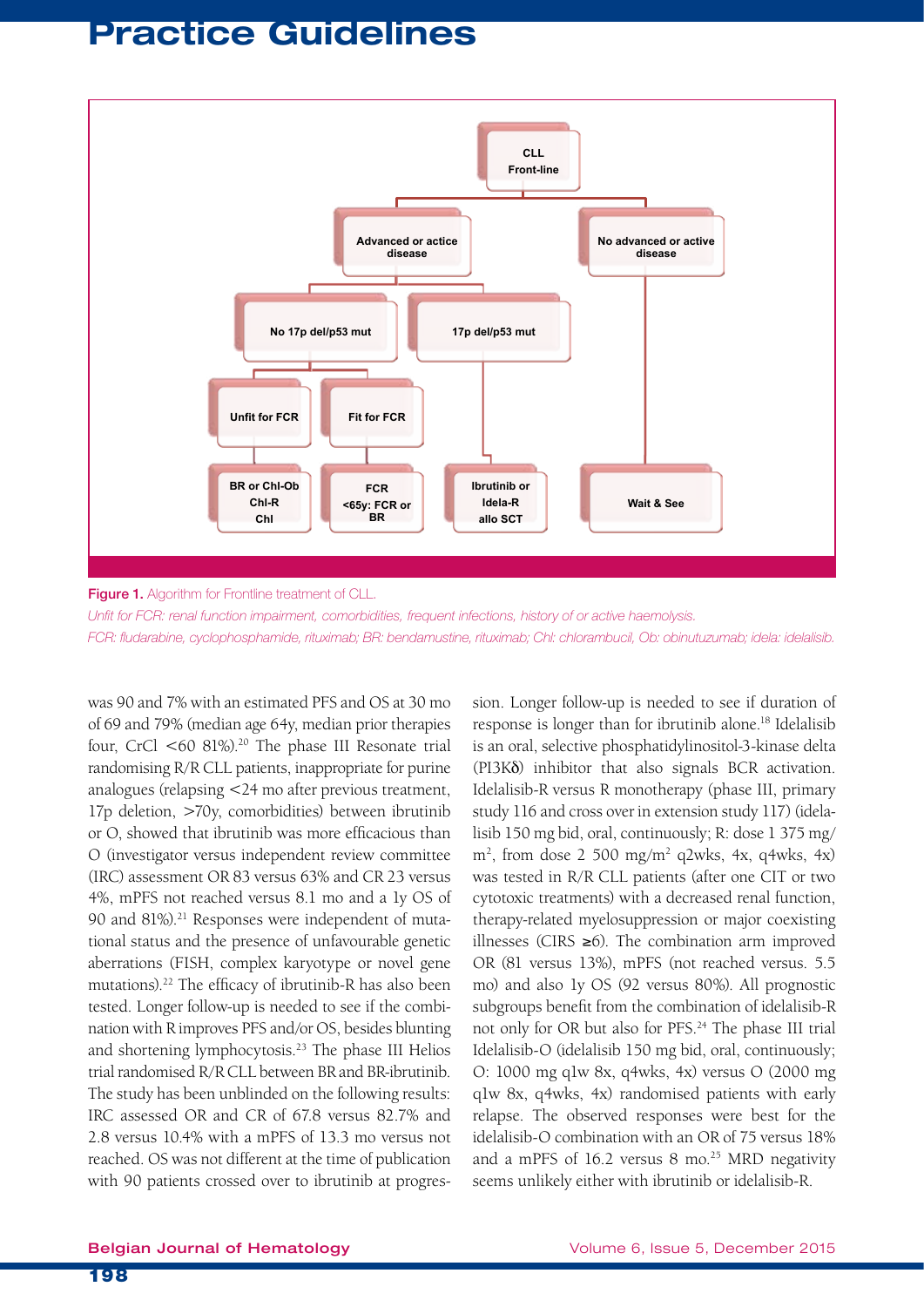

Figure 2. Algorithm for treatment of R/R CLL.

*R/R CLL: relapsed/refractory CLL; F/A refract: fludarabine/alemtuzumab refractory; CIT: chemoimmunotherapy; unfit for CIT: CrCl <70 ml/min, CIRS >6, therapy-related cytopaenia, history of autoimmune cytopaenia.*

### *Treatment of CLL patients with 17p deletion or TP53 mutations: front-line or at relapse*

Patients showing a 17p deletion or a p53 mutation are poor responders to conventional treatment (chemotherapy, immunotherapy, CIT, and corticosteroids). Patients with a de novo 17p deletion treated in the GCLLSG CLL 8 trial (n=22) with FCR have an OR with CR of 65 and 5% with a mPFS and mOS of only 11 and 23 mo.<sup>26</sup> Alemtuzumab (A), a humanised anti-CD 52 monoclonal antibody, with corticosteroids (methylprednisolone and dexamethasone) in treatment-naïve patients with p53 defects (UK CLL206 trial (n=17), German/French study CLL2O (n=42)) seemed the most effective induction regimen (OR 88-92%, CR 65-21%).27,28 For the UK cohort the mPFS and OS was 18.3 and 33 mo.<sup>26</sup> For the CLL2O trial a mPFS of 33 mo was seen with randomisation to alemtuzumab maintenance or allogeneic SCT after induction. Outcome of patients was superior for allogeneic SCT, as all patients on maintenance have relapsed or died by 5y. Alemtuzumab/corticosteroids appeared to be the best rescue treatment for R/R CLL and a 17p deletion with an OR and CR of 79 and 4% but again with a short PFS and OS  $(10.3 \text{ and } 21.3 \text{ mo})^{27}$ 

The BCRi ibrutinib and idelalisib have gained FDA and

EMA approval for the treatment of patients with a 17p deletion/p53 mutation as front-line treatment. The phase II Resonate 17 treated 144 R/R CLL patients with a 17p deletion with ibrutinib. The investigator and IRC assessed OR was 83 and 65%. At 12 mo 79.3% of patients were alive and progression free with an OS of 83.5%.29 In the PCYC 1102/1103 trials, 34 patients had R/R CLL with a 17 p deletion. OR was 79% with 6% CR. mPFS was 28 mo with a 30 mo OS of 65%. Although mPFS and mOS are shorter for patients with the 17p deletion, the outcome is still better than for any other treatment available for this poor prognostic subgroup.<sup>20</sup> In the Resonate trial 63 and 62 patients with a 17p deletion were treated respectively with ibrutinib and O. mPFS was not reached for patients on ibrutinib versus 5.9 mo for those treated with O. No statistically significant difference in PFS was seen for patients with or without 17p deletion.30

Idelalisib-R (study 116) has been given to 42 R/R CLL patients with 17p deletion/p53 mutation. Median PFS for patients with the p53 defect was not different from patients with wild type p53 (16.6 versus 20.3 mo). The 101-08 study treated naïve CLL/SLL patients with idelalisib (150 mg bid, oral, continuously) and R (375 mg/m<sup>2</sup>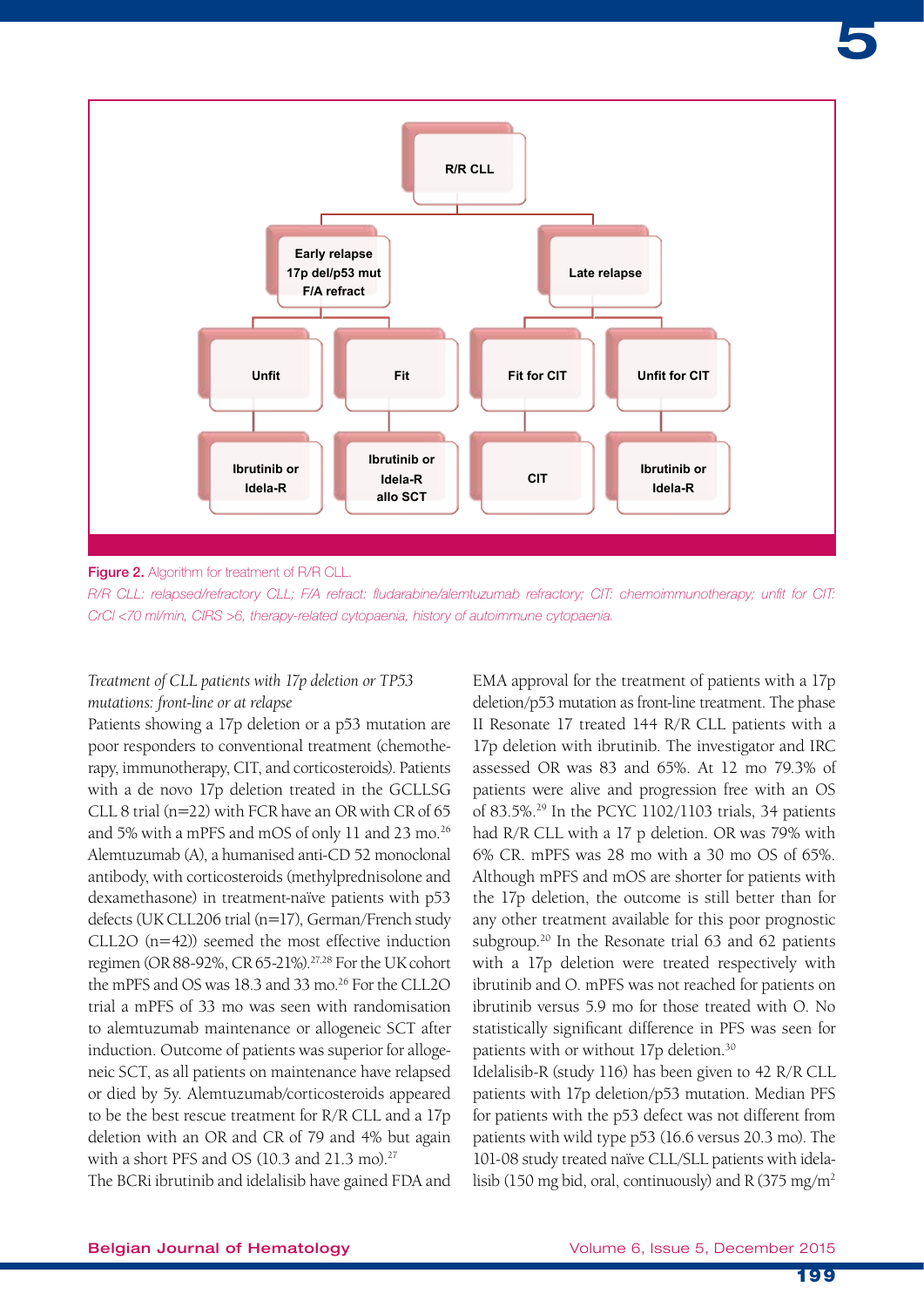$q1wk$ ,  $8x$ ).<sup>31</sup> The response rate of the  $9/62$  patients harbouring a 17p deletion/p53 mutation was not different from patients with a wild type p53 (OR 97 versus 100 %, CR 19 versus 33%).<sup>32</sup> Thirty-three previously untreated patients with a 17p deletion/p53 mutation received ibrutinib and showed an OR at 24 weeks of 97%.<sup>33</sup>

#### *Allogeneic stem cell transplantation*

Reduced intensity conditioning is still preferred because non-relapse mortality is lower compared to conventional myeloablative allogeneic SCT. This is a feasible procedure up to 70 years of age with a better outcome if the disease is chemosensitive, bulky adenopathies are absent and the patient was not exposed to alemtuzumab in the last twelve months.

According to the recommendations of the European Group for Blood and Marrow Transplantation (EBMT), allogeneic SCT should still be considered as a reasonable therapeutic option for younger, fit, high-risk CLL patients. High-risk CLL is defined as F-refractory, early relapse after CIT and having a 17p deletion/p53 mutation. These patients should first be offered a novel agent to induce disease control. Once maximum disease control has been achieved, a consolidating allogeneic SCT could be performed immediately (young, 17p deletion, no comorbidities, well matched donor) or deferred till treatment failure (older, comorbidities, partially matched donor). At treatment failure, disease control must be sought again with an alternative novel agent.<sup>34</sup>

Ibrutinib after allogeneic SCT can also induce responses that appear durable (OR 88% with a 24 mo PFS of 76.6% and a 24 mo OS of 75%). Ten of these patients had a 17p deletion and showed an OR of 80% and a 24 mo PFS and OS of 64%.35

*Maintenance or consolidation treatment* Guidelines 2012 need no change.

#### *Future treatment approaches*

Although responses and duration of response are exceptionally high and long with the use of the available BCRi, responses are not forever and the search for new agents must continue. Several ongoing clinical trials are exploring new agents in monotherapy or in combination. These include monoclonal antibodies (e.g. novel anti-CD20 (e.g. ublituximab), anti-CD37 (e.g. BI 836826), anti-CD19 antibodies), next generation PI3K (e.g. IPI-145 and TGR-1202) and BTK inhibitors (e.g. ACP-196), Syk-inhibitors (e.g. entospletinib), modulators of the microenvironment (e.g. lenalidomide), apoptosis inducing agents (bcl-2 antagonists (e.g. venetoclax)), and chimeric antigen receptor-engineered T-cells.

Although most of these agents have an acceptable safety profile as monotherapy, combination trials must test not only synergistic activity but also cumulative toxicity. Combining an anti-CD20 monoclonal with a PI3Ki and a BTKi appears safe as the combination of an anti-CD20 monoclonal with a PI3Ki and lenalidomide or a PI3Ki with a Syki induce unacceptable toxicities.<sup>36,37</sup>

RCTs are also necessary to test if chemo-free regimens are superior to the traditional CITs.

The current challenge is to identify the best combination and sequence to achieve long-term CLL control with optimal quality of life. One option could be to combine the best available agents in a short-term treatment to attain MRD negative CR (CIT-BCRi or -venetoclax). Another option could be to use sequential monotherapies of new and old drugs. A third strategy could be to use a short debulking therapy followed by a combination of a monoclonal with a BCRi as long as remission improves or until CR and then follow-up using single agent maintenance with MRD monitoring. Treatment could be stopped three months after achieving MRD negativity.38

*Richter transformation* Guidelines 2012 need no change.

*Autoimmune complications* Guidelines 2012 need no change.

### **Conclusion**

The BHS Lymphoproliferative Working Party recommends:

– No treatment for patients without active and/or advanced disease, regardless of prognostic factors (*Figure 1*). – Ibrutinib or idelalisib-R for patients with a de novo

or acquired 17p deletion/p53 mutation.

- Front line treatment (*Figure 1*):
- FCR for fit patients as this treatment can prolong OS.
- BR for patients fit and >65y or unfit for FCR (renal function impairment, comorbidities, frequent infections, history of or active haemolysis) as this treatment prolongs PFS.
- Chl with an anti-CD20 monoclonal antibody for older patients with a geriatric profile, major comorbidities or a reduced PS as this treatment can prolong OS.
- Chl monotherapy or supportive care for frail patients to control symptoms.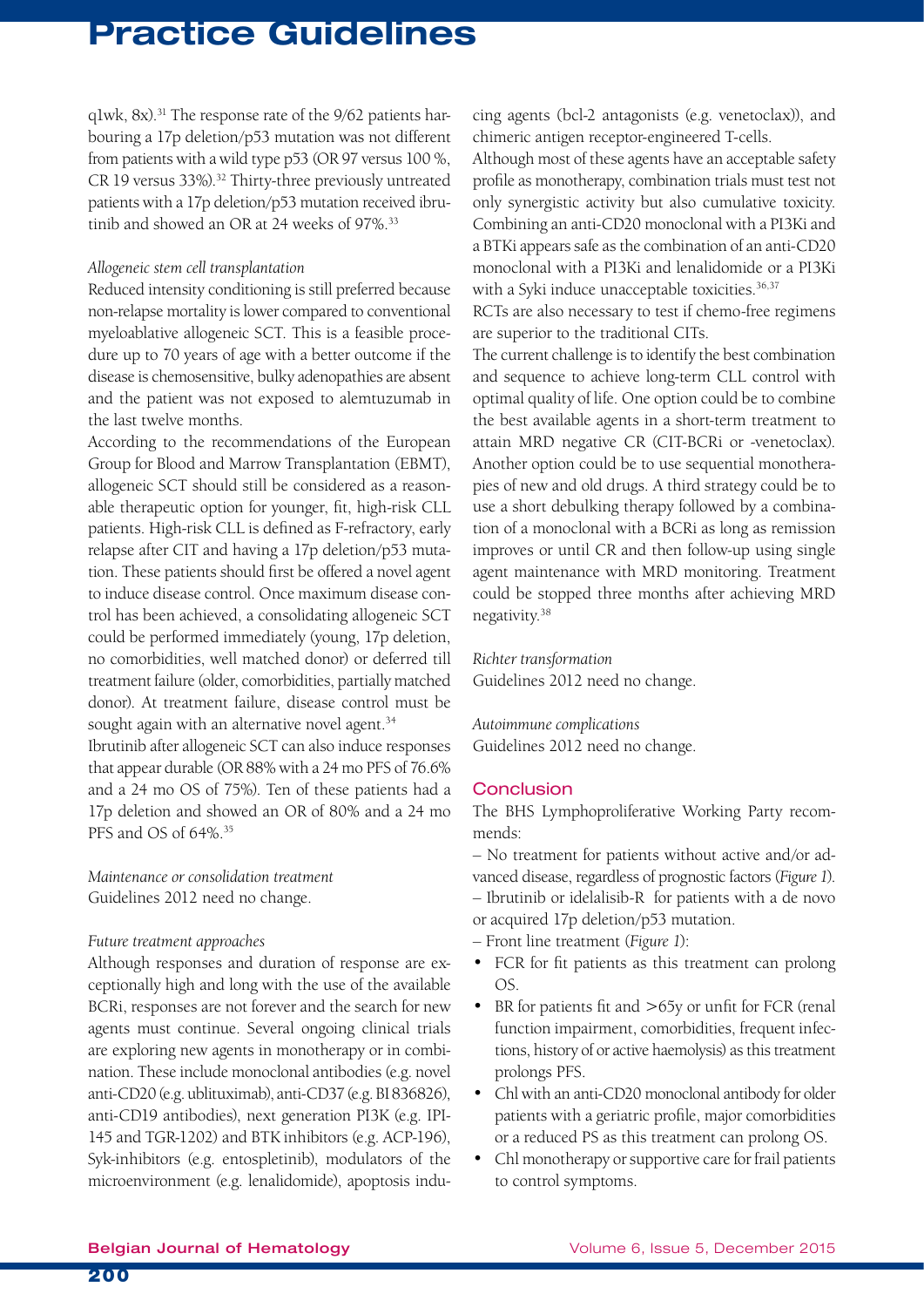

### Key messages for clinical practice

- 1. No treatment is necessary for patients without active and/or advanced disease, regardless of prognostic factors.
- 2. FCR for fit patients, BR for patients fit but >65y or unfit for FCR and Ob- or R-Chl for older patients with a geriatric profile, major comorbidities or a reduced PS is recommended as front-line treatment.
- 3. For patients with recurrent disease, CIT can be recommended for late relapse after the previous treatment and the BCRi can be recommended for those with early relapse or refractory disease.
- 4. The BCRi are also recommended for treatment patients with a 17p deletion and/or p53 mutation.
- 5. RIC allogeneic SCT should still be considered after remission induction with the BCRi according the EBMT recommendations.
- 6. Patients must be encouraged to enter clinical trials exploring new agents and/or combinations.

– Second or subsequent treatment for patients with R/R CLL and no 17p deletion/p53 mutation:

- Repeat previous CIT or start an alternative CIT if the duration of response has lasted >2-3y following CIT.
- Ibrutinib or idelalisib/R are recommended for patients unsuitable for purine analogues defined as early

relapse (<2-3y after CIT), refractory disease, CrCl <70 ml/min, CIRS >6, therapy-related cytopaenia, or history of autoimmune cytopaenia.

• RIC allogeneic SCT should still be considered at response or immediately at first sign of relapse after remission induction with BCRi.

# \*BHS Lymphoproliferative Working Party members 2015:

| Marc André         | Virginie De Wilde | Jan Lemmens        | Vanessa Van Hende |
|--------------------|-------------------|--------------------|-------------------|
| Christophe Bonnet  | Vanessa Delrieu   | Marie Maerevoet    | Achiel Van Hoof   |
| Dominique Bron     | Daan Dierickx     | Fritz Offner       | Gregor Verhoef    |
| Alessandra Camboni | Radu Firescu      | Wilfried Schrovens | Inge Vrelust      |
| Charlotte Caron    | Pierre Heimann    | Cécile Springel    | Ka Lung Wu        |
| Sarah Debussche    | Caroline Jacquy   | Thomas Tousseyn    |                   |
| Hilde Demuynck     | Ann Janssens      | Eric Van Den Neste |                   |

### **References**

1. Hallek M, Cheson B, Catoversusky D, et al. Guidelines for the diagnosis and treatment of chronic lymphocytic leukaemia: a report from the international workshop on updating the National Cancer Institute-Working Group 1996 guidelines. Blood. 2008;111:5446-56.

2. Extermann M, Overcash J, Lyman G, et al. Comorbidity and functional status are independent in older cancer patients. J Clin Oncol. 1998;16:1582-7.

3. Hallek M, Fischer K, Fingerle-Rowson G, et al. Addition of rituximab to fludarabine and cyclophosphamide in patients with chronic lymphocytic leukaemia: a randomised, open-label, phase 3 trial. Lancet. 2010;376:1164-74.

4. Tam C, O'Brien S, Plunkett W, et al. Long-term results of first salvage treatment in CLL patients treated initially with FCR (fludarabine, cyclophosphamide, rituximab). Blood. 2014;134:3059-64.

5. Rossi D, Terzi-di-Bergamo L, De Paoli L, et al. Molecular prediction of durable

remission after first line fludarabine-cyclophosphamide-rituximab in chronic lymphocytic leukaemia. Blood. 2015;126:1921-4.

6. Eichhorst B, Fink A, Busch R, et al. Frontline chemoimmunotherapy with fludarabine (F), cyclophosphamide (C) and rituximab (R) (FCR) shows superior efficacy in comparison to bendamustine (B) and Rituximab (R) (BR) in previously untreated and physically fit patients with advanced chronic lymphocytic leukaemia (CLL): final analysis of an international, randomized study of the German CLL study group(GCLLSG)(CLL10 study). Blood. 2014;124: abstr 19.

7. Rai K, Peterson B, Appelbaum F, et al. Fludarabine compared with chlorambucil as primary therapy for chronic lymphocytic leukaemia. New Eng J Med. 2000;343:1750-7.

8. Knauf W, Lissichkov T, Aidaoud A, et al. Phase III randomized study of bendamustine compared with chlorambucil in previously untreated patients with chronic lymphocytic leukaemia. J Clin Oncol. 2009;26:4378-84.